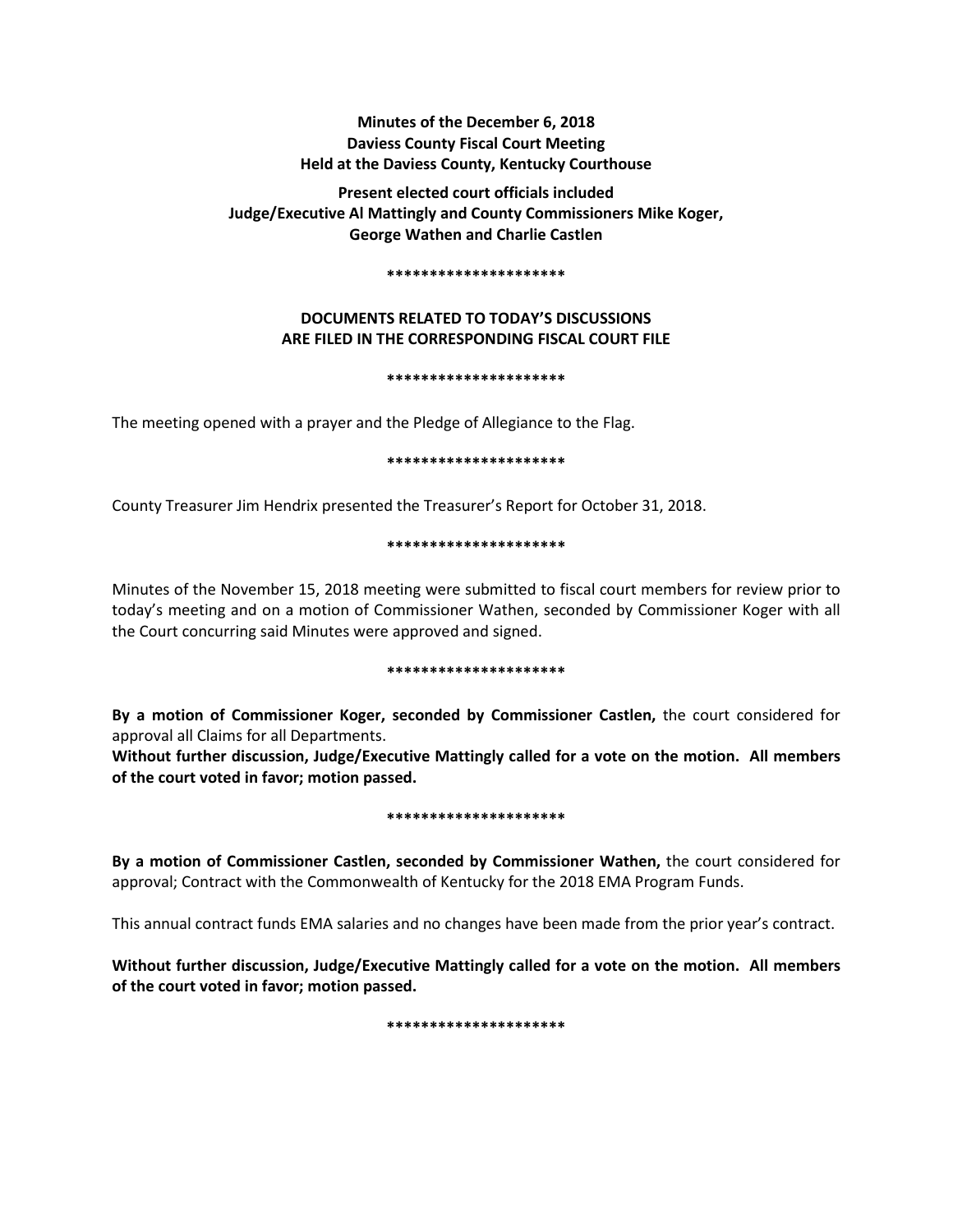**By a motion of Commissioner Koger, seconded by Commissioner Wathen,** the court considered for approval; MOA with the Commonwealth of Kentucky for the 2018 EMA Program Funds regarding Wyndcrest Drive.

As discussed in more detail at the October 4, 2018 court meeting, this MOA formally approves the additional funding necessary to complete the Wyndcrest Drive Project.

**Without further discussion, Judge/Executive Mattingly called for a vote on the motion. All members of the court voted in favor; motion passed.** 

### **\*\*\*\*\*\*\*\*\*\*\*\*\*\*\*\*\*\*\*\*\***

**By a motion of Commissioner Castlen, seconded by Commissioner Koger,** the court considered for approval; Professional Services Contract with GRADD regarding the CDBG for Owensboro Regional Recovery.

**Without further discussion, Judge/Executive Mattingly called for a vote on the motion. All members of the court voted in favor; motion passed.** 

### **\*\*\*\*\*\*\*\*\*\*\*\*\*\*\*\*\*\*\*\*\***

**By a motion of Commissioner Castlen, seconded by Commissioner Koger,** the court considered for approval; **Resolution 14-2018** Establishing the Creation of a Syringe Access Exchange Program by the Green River District Health Department.

Judge Mattingly stated, "We as county government have a responsibility towards public health and research shows that communities participating in this program report a reduction of communicable diseases. If approved, this resolution gives the health department permission to establish an evidencebased Syringe Access Exchange Program. In Kentucky, 49 counties have approved this program."

Commissioner Castlen supports this program and is pleased with the proactive approach this takes to prevent the spread of diseases. He stated, "This program affords participants and program employees face-to-face contact where treatment options may be discussed."

Resulting from Commissioner Wathen's request for periodic updates, Green River District Health Department Director Clay Horton explained that a matrix has been devised and reports will be made available to the public when data is collected.

Mr. Horton responded to a gentleman who asked when the program may begin and said it could be as early as January of 2019.

**Without further discussion, Judge/Executive Mattingly called for a vote on the motion. All members of the court voted in favor; motion passed.** 

# **\*\*\*\*\*\*\*\*\*\*\*\*\*\*\*\*\*\*\*\*\***

**By a motion of Commissioner Wathen, seconded by Commissioner Castlen,** the court considered for approval; **Resolution 15-2018** Appointing Director of the Public Life Foundation Keith Sanders as Chair of an Ad Hoc Committee Promoting a complete 2020 Census Count in Daviess County.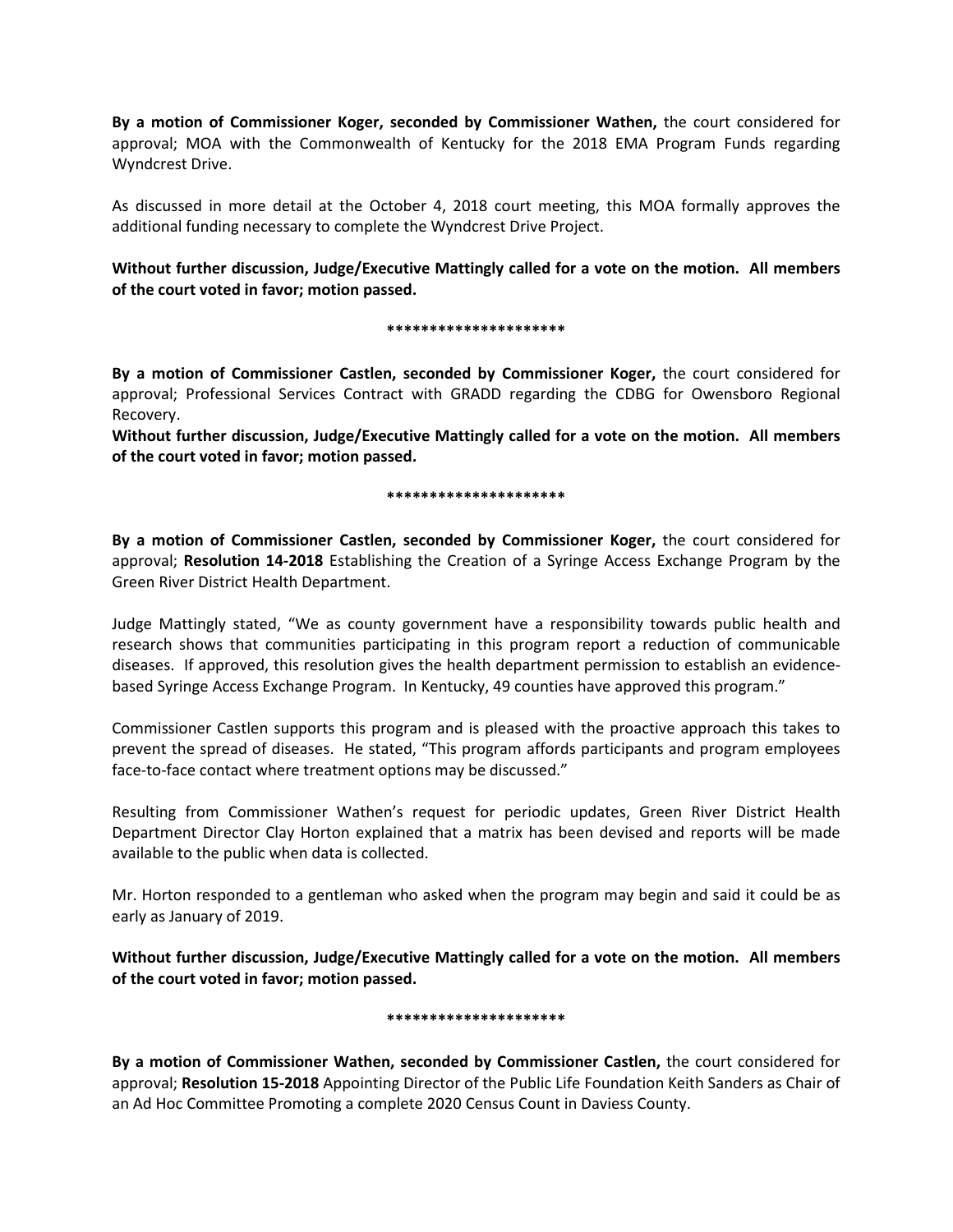Judge Mattingly expressed the importance of obtaining an accurate count. Judge thanked the Public Life Foundation and Director Sanders for agreeing to head this committee comprised of numerous partnering agencies.

**Without further discussion, Judge/Executive Mattingly called for a vote on the motion. All members of the court voted in favor; motion passed.** 

### **\*\*\*\*\*\*\*\*\*\*\*\*\*\*\*\*\*\*\*\*\***

**By a motion of Commissioner Castlen, seconded by Commissioner Wathen,** the court considered for approval; Award the following:

- **Bid No. 01-2019:** Engine Oils & Lubricants to Home Oil & Gas Company
- **Bid No. 02-2019:** Bituminous Hot Mix & Pavement Milling to Yager Materials, LLC
- **Bid No. 03-2019:** Mowing of County Right-of-Ways Section "A" to BJ Ward Contracting, LLC
- **Bid No. 03-2018:** Mowing of County Right-of-Ways "Section "B-G" to BJ Ward Contracting, LLC  $(1<sup>st</sup>$  renewal)
- **Bid No. 37-2017:** Elevator Maintenance Services to DC Elevator Company (1<sup>st</sup> renewal)
- **Bid No. 04-2017:** Mosquito Control Program to Action Pest Control (2<sup>nd</sup> renewal)

**Without further discussion, Judge/Executive Mattingly called for a vote on the motion. All members of the court voted in favor; motion passed.** 

### **\*\*\*\*\*\*\*\*\*\*\*\*\*\*\*\*\*\*\*\*\***

**By a motion of Commissioner Wathen, seconded by Commissioner Castlen,** the court considered for approval; Promote Zack Winkler to Solid Waste Heavy Equipment Operator effective December 10, 2018.

**Without further discussion, Judge/Executive Mattingly called for a vote on the motion. All members of the court voted in favor; motion passed.** 

#### **\*\*\*\*\*\*\*\*\*\*\*\*\*\*\*\*\*\*\*\*\***

**By a motion of Commissioner Wathen, seconded by Commissioner Koger,** the court considered for approval; **KOC 620.51 (2018) 8-2018** – An Ordinance Relating to the Discontinuance of a Portion of Chambers Street.

# **Comments:**

No comments received.

**Without further discussion, Judge/Executive Mattingly called for a vote on the motion. All members of the court voted in favor; motion passed.** 

**\*\*\*\*\*\*\*\*\*\*\*\*\*\*\*\*\*\*\*\*\***